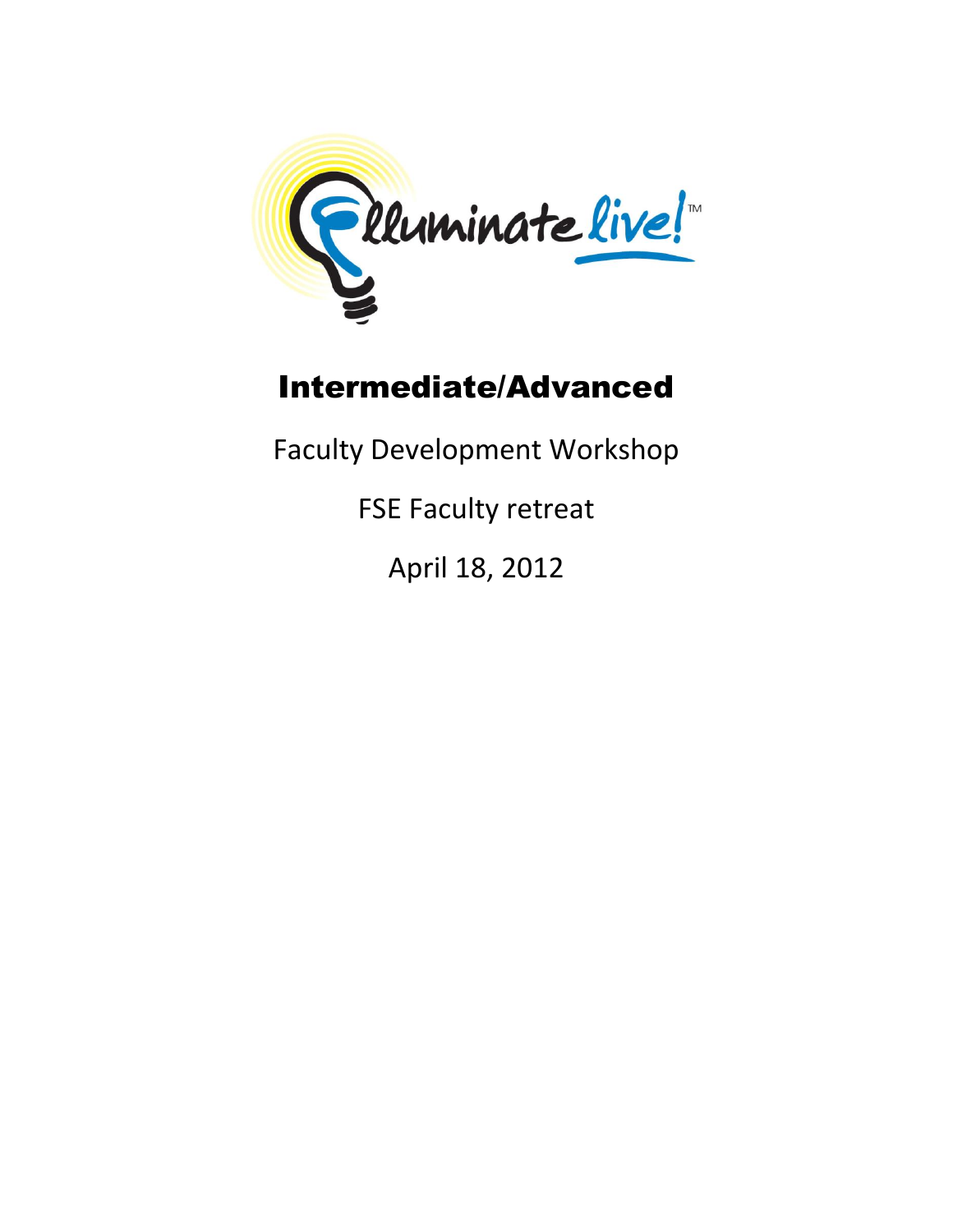

# **Remote Desktop Sharing Quick Reference Guide for Moderators**

The Moderator or a Participant may request control of another participant's desktop at anytime during a session. Both the person requesting control and the person being requested must have application sharing permission.

# **To Request Control of a Participant's Desktop**

- 1. In the Participants' window, select the participant from whom you wish to request desktop control.
- 2. Right-click (Control-click for Mac users) on the participant's name and select Request Desktop Control from the context menu.



3. The Participant will receive a message indicating someone has requested control. The participant can:

- a. Accept by clicking **Yes**
- b. Refuse by clicking **No**
- c. Select **Allow all other requests until I quit** and then click **Yes**
- d. Add a **Password** and then click **Yes**

| <b>Remote Control Requested</b>                                                                                                                   |
|---------------------------------------------------------------------------------------------------------------------------------------------------|
| Jaime has requested control of your desktop.<br>Do you wish to share your desktop and allow Jaime<br>to manipulate applications on your computer? |
| Allow all other requests until I quit<br>With password:                                                                                           |
| No<br>Ves                                                                                                                                         |

4. You will now have control of the Participant's desktop. Confirmation that you are remotely controlling the Application Sharing session is the presence of a magenta border in the Application Sharing window. This border is displayed to you (the remote controller) only and the red arrow will display on top of the Application Sharing privilege.



.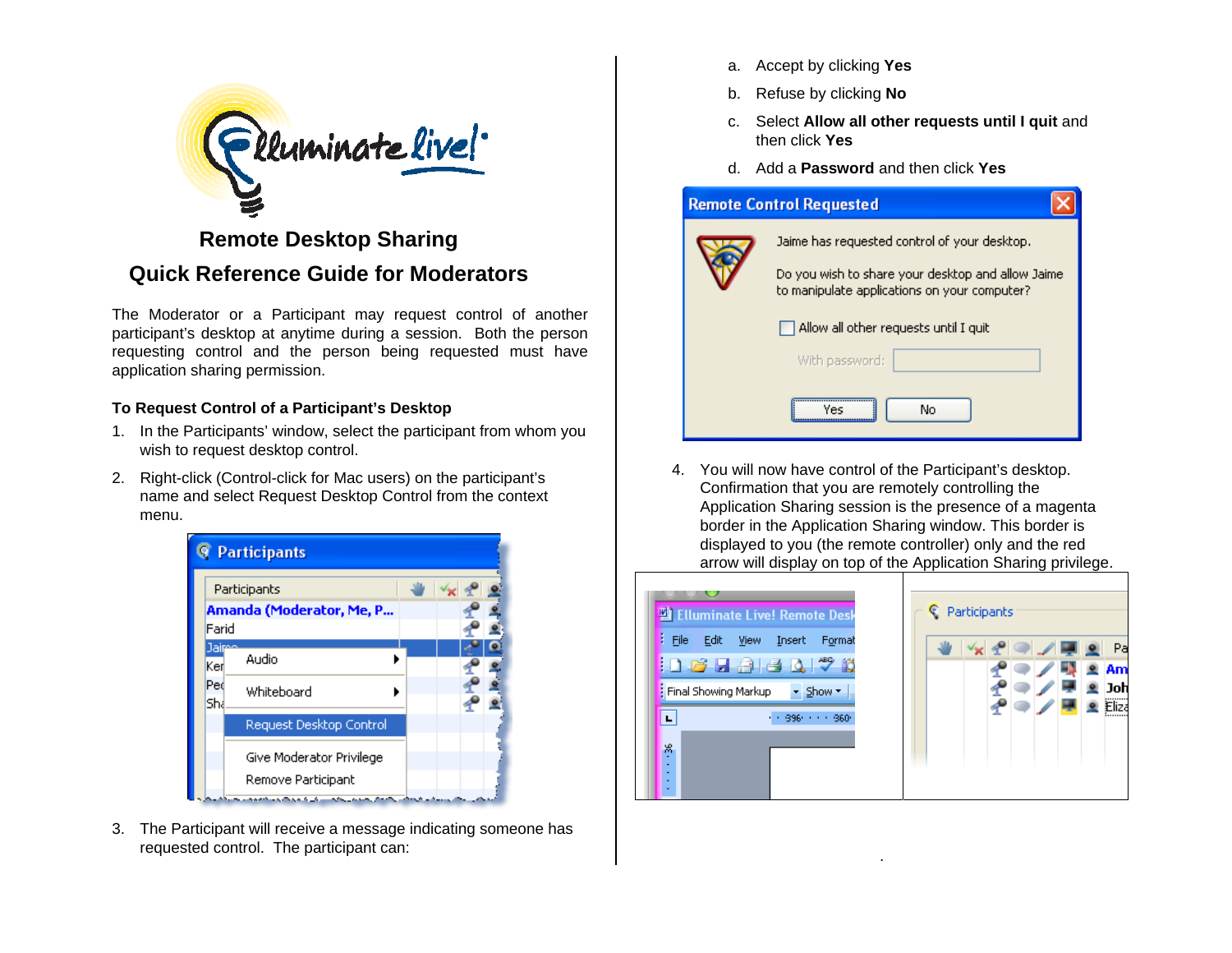## **Return Control of a Participant's Desktop**

The participant can take control back by selecting the Ctrl key plus

the Space bar or by click the button located in the tool bar. The participant controlling the application can give control back by

clicking the **button**.

## **Request Control of Shared Applications**

If you give control of the shared application back to the participant and later wish to gain control again:

- 1. Select the participant in the Participants' window.
- 2. Right-click and select **Request Control of Shared Applications**



# **Terminate Remote Desktop Sharing**

There are two ways to stop Remote Desktop Sharing:

- 1. Select the Participant's name, right-click and select Terminate Remote Desktop Sharing.
- 2. The Participant may also choose to stop the application

sharing session by clicking the **button**.

### **Tips**

 A Participant can always refuse to give control over their desktop. The Moderator will receive a message saying **Remote Start Refused.**

| <b>Remote Start Refused</b>                    |
|------------------------------------------------|
| Mike refused your request for desktop control. |
|                                                |

- Simulated keystrokes can be sent using by select the button. The simulated keystrokes will be sent to the host machine and interpreted appropriately. For example, sending Ctrl+Escape to a Windows platform will result in the Start menu popping up. The host machine will accept these keystrokes as long as they are not in the Filtered Keystrokes list.
- If a Participant requests control of a shared application while someone else is controlling the application, they will receive the **Remote Control Failed** message.



- Remember you must have the Application Sharing permission  $($  $\blacksquare$ ) to be able to request control and to give control.
- In the Preferences dialog box, you are able to define your preferred prompt for Remote Desktop Sharing to ensure the level of security you wish. There are three options available from Tools > Preferences (or Elluminate *Live!* > Preferences on a Mac).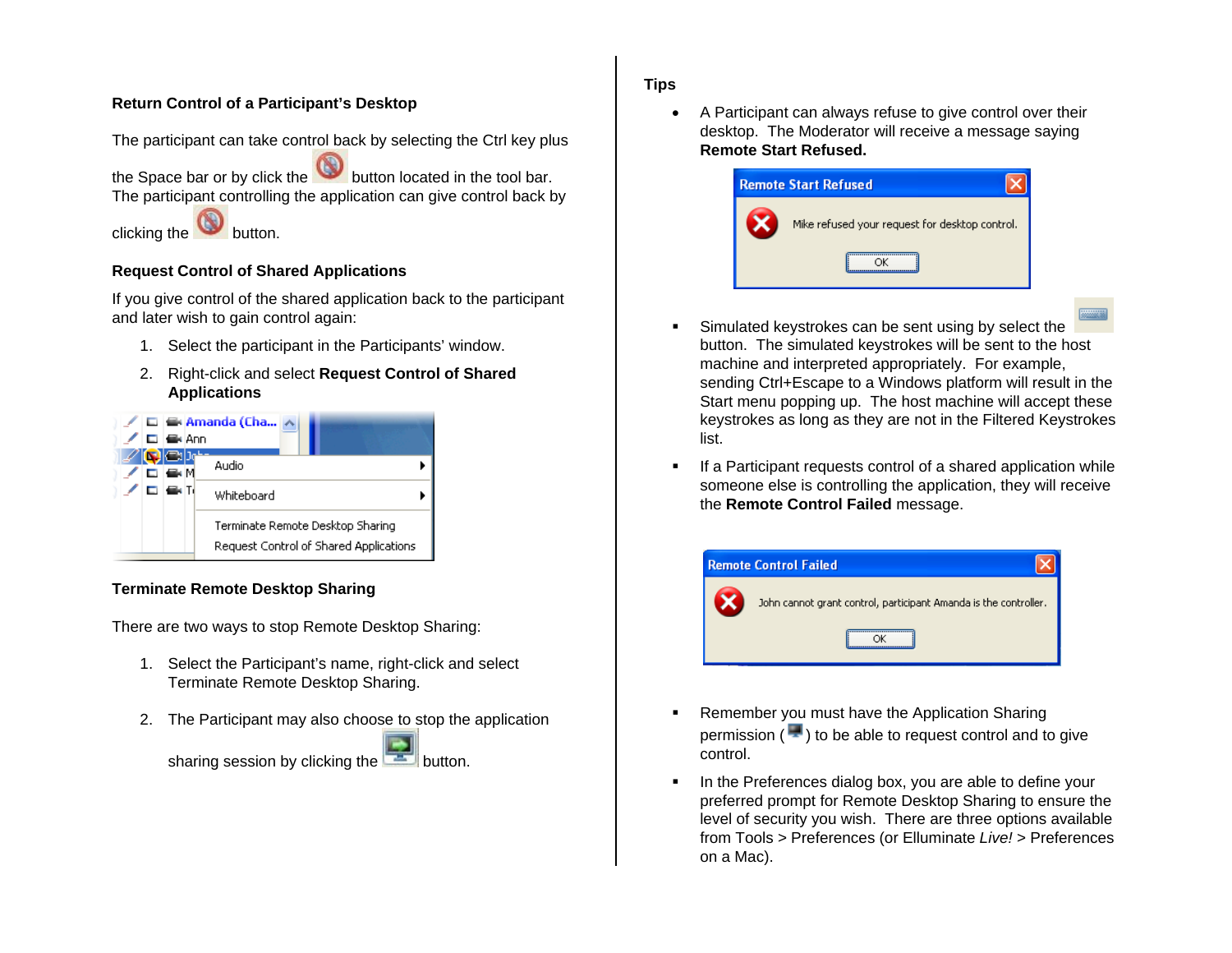- <sup>o</sup> You can always be prompted to allow someone to take control of your desktop
- <sup>o</sup> You can set a password so that the user requesting control has to enter a password before control is given
- <sup>o</sup> You can allow users to take control automatically

| <b>Preferences</b><br>Activity                                          |                                                                                            |
|-------------------------------------------------------------------------|--------------------------------------------------------------------------------------------|
| <b>Event Filtering</b>                                                  | When someone requests remote control:                                                      |
| Application Sharing                                                     | Ask me for permission                                                                      |
| ---Filtered Keys                                                        |                                                                                            |
| -Hosting Options                                                        | Require password:                                                                          |
| Remote Control                                                          | Allow without asking                                                                       |
| ---Simulated Keys                                                       |                                                                                            |
| —Viewing Options                                                        |                                                                                            |
| Audio                                                                   |                                                                                            |
| وتقريبه ويتقرئ والمكافح والمستعرض والمتار ومستوركا الكافي سيوقع أنقرتكم | the common who will be a set of the common and common and common and common and common and |

#### **Ideas for using Remote Desktop Sharing**

- **Help Desk staff are able to use Remote Desktop Sharing to** take over a caller's desktop. In this way the help desk can immediately diagnose the problem and fix it for the caller.
- Conduct real-time virtual lab sessions. Virtual lab applications make it possible to view and fully-interact with all of the applications on one computer from any other computer. Conduct hands-on training session just as you would in a physical lab.
- Sometimes in an instructional setting it is easier for the teacher to take control of a student's computer and to fix the problem for the student rather than describing how to fix the problem. Use Remote Desktop Sharing in this type of situation.

**©** *2010 Elluminate Inc. All Rights Reserved. For more information visit www.elluminate.com*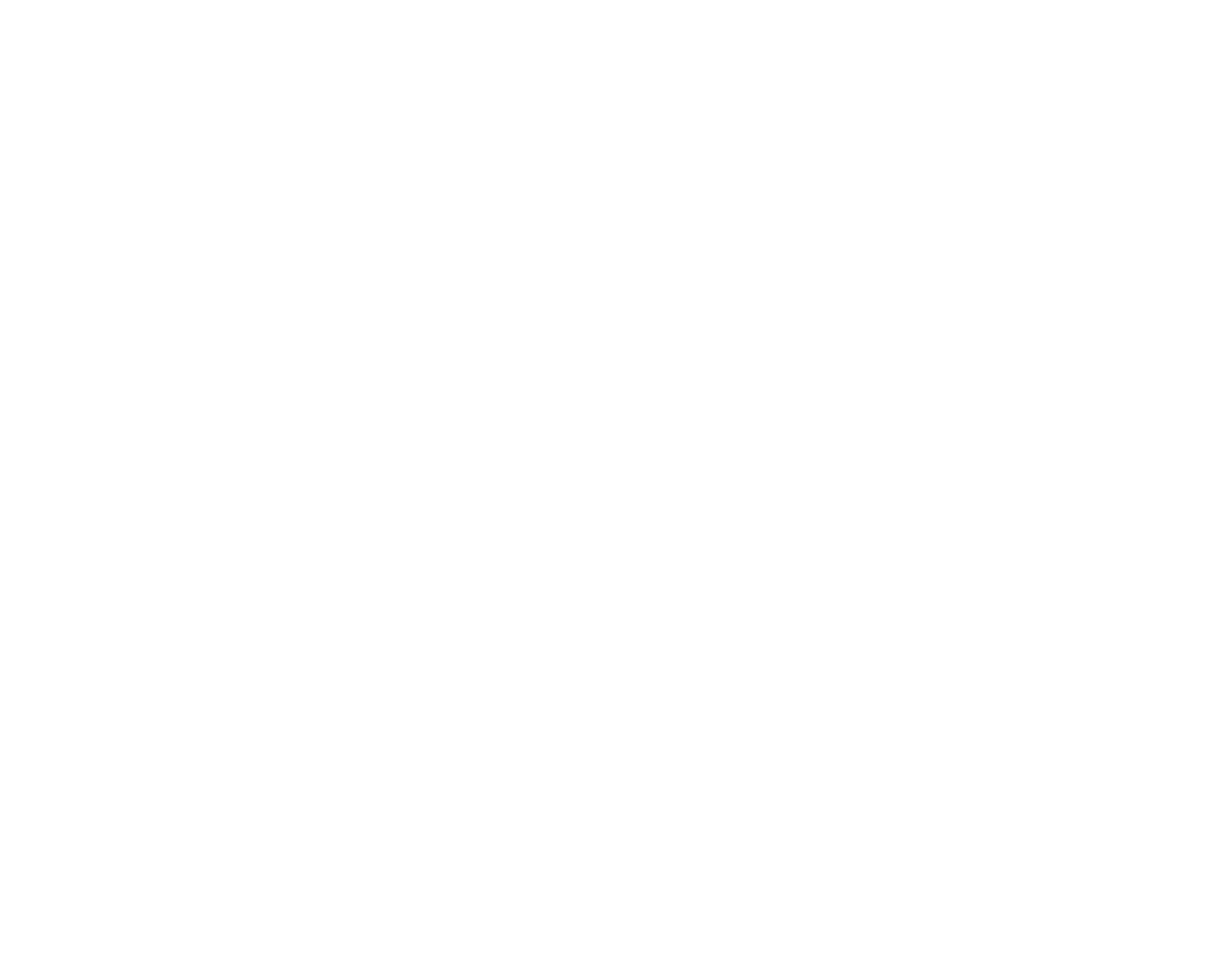

# **Using Live Video**

# **Quick Reference Guide**

The Video feature of Elluminate *Live!* enables you to transmit video broadcasts to others in a session. This is video you send live via a video camera (e.g., web cam) – not to be confused with a pre-recorded video (movie) that you can play using the Multimedia feature.

The Video window has the following components:



# **Steps for Using Live Video**

- 1. Click on the  $\Box$  Enable Video button in the Toolbar.
- 2. Click on the Show Video Window button in the Toolbar. To open the Video window.
- 3. Click on the **Preview** button to start your camera and display in your image. No one but you will see this video transmission.
- 4. Select the Image Quality you want to transmit. The options are Coarse Grays, Coarse Color, Medium Grays, Medium Color, Fine Grays and Fine Color.
- 5. Click on the **Transmit** button to send the video to others in the session.

# **Expanding**

The Video window can be expanded to reveal the Video Control panel. To do so, click on the  $\ast$  Show Video Control Panel button. When you are done setting the controls, you can hide the panel by clicking on the  $\hat{\lambda}$  Hide Video Control Panel button.

# **Resizing**

The Video pane has three different sizes: small (160 x 120 pixels), medium (320 x 240 pixels) and large (640 x 480

子团 pixels). Toggle between the sizes

# **Stopping Video Transmission**

To stop transmitting video:

1. But keep the Video window open; release the Transmit button by clicking on it. No images will be transmitted.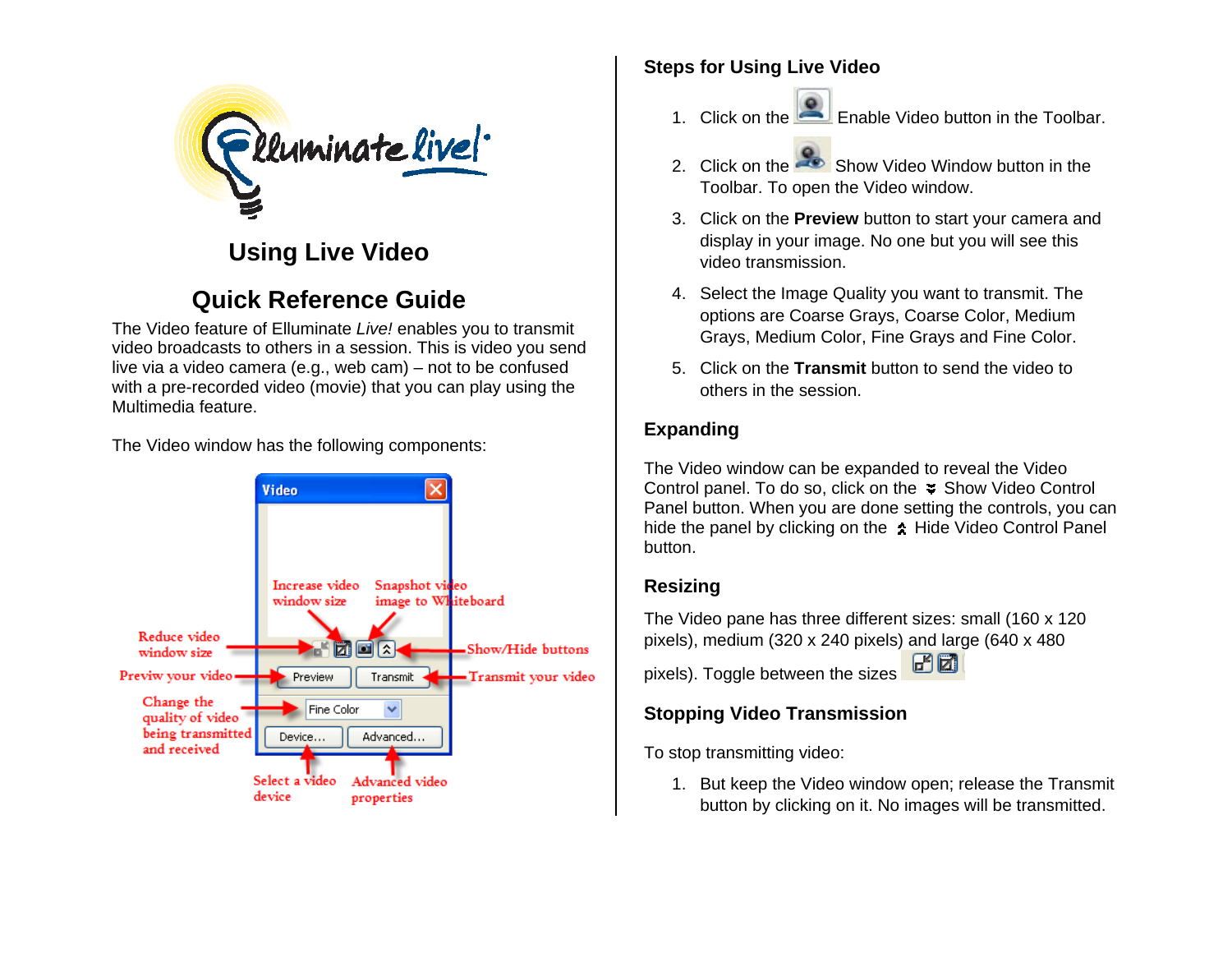2. To close the video window; Click the Hide Video Window button in the toolbar.

# **Viewing Video with Multiple Simultaneous Cameras**

By default, only one session attendee at a time can transmit video in an Elluminate *Live!* room. Moderators, however, can override the default and configure Video to allow up to six cameras simultaneously.



To configure the number of simultaneous cameras, do the following:

1. From the Tools menu, select Video > Maximum Simultaneous Cameras. The Maximum Simultaneous Cameras dialog will open.

| <b>Maximum Simultaneous Cameras</b> |                                        |                                                                                                                                                                                                                                                               |        |
|-------------------------------------|----------------------------------------|---------------------------------------------------------------------------------------------------------------------------------------------------------------------------------------------------------------------------------------------------------------|--------|
|                                     | Maximum simultaneous cameras per room: | Small group discussions are enhanced by allowing<br>multiple simultaneous video cameras. However,<br>allowing multiple cameras is not recommended when<br>there are dial-up/low bandwidth participants due to<br>the large amount of bandwidth this consumes. |        |
|                                     |                                        |                                                                                                                                                                                                                                                               | Cancel |

- 2. Select the number of simultaneous cameras you would like to permit in the room and click on **OK**. (The default is 1 simultaneous camera, unless otherwise configured by the session creator in the session scheduling server.)
- 3. Once the video transmission has been started, participants can click Transmit to activate their video. A thumbnail will appear for each participant (up to five) at the bottom of the video window.

# **Recording and Playback**

If a session with multiple simultaneous cameras is recorded, the video from all cameras is saved and, when playing the recording, you can choose who to show in your main view pane. If Moderators used *Follow me* during the recording, their camera changes will also occur in the recording.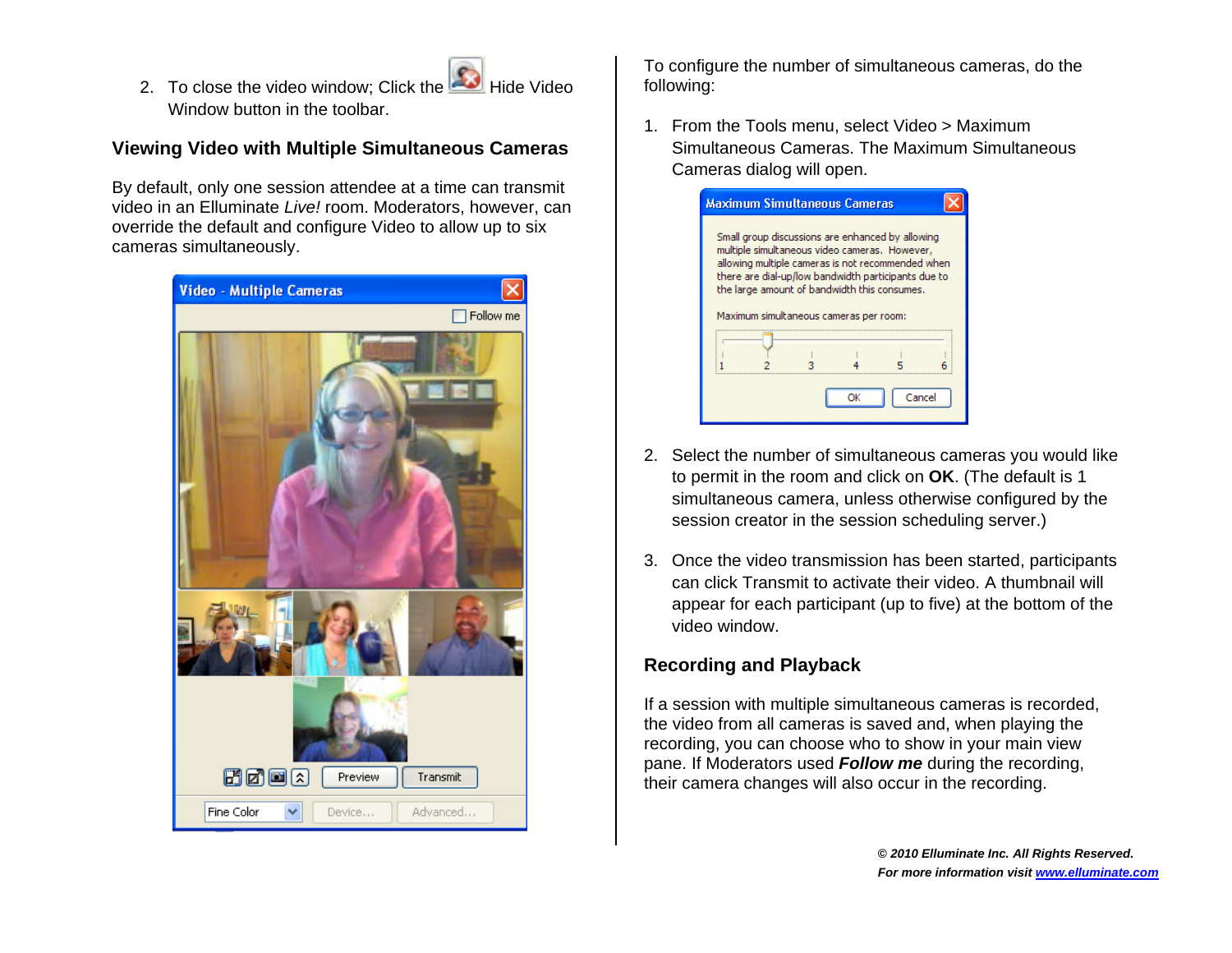

**In-Session Invitation Quick Reference Guide for Moderators** 

The **In-Session Invitation** feature of Elluminate *Live!* enables Moderators, from within a live session, to invite people into the session by sending them email or instant messenger invitations. The invitations contain a link to join the session.

### **Sending an In-Session Invitation**

To send an email invitation to a participant:

1. Open the **Invite New Participants** window by clicking the button in the Moderator Toolbar.

# **Invite New Participants**

Invitation Message:

Please join me in a session entitled "STAFF MEETING". This session is currently  $\sim$ in progress.

To join the session, please click on the link below.

https://sas.elluminate.com/m.jnlp?sid=7&password=M.D000DADF6AB3AE8E3DAF| 52401EB42A

Compose Email

Copy Link

Cancel

Keep this dialog open

2. (Optional) Edit the invitation text as desired.

#### **Invitation Message:**

#### Hi John,

 $\times$ 

The team has gathered in the Staff Meeting Elluminate session. Ple us. This session is currently in progress.

To join the session, please click on the link below.

- 3. Click on the **Compose Email** button. A new message composition window for your default mail application will open. It will be populated with the information from the **Invite New Participants** dialog.
- 4. Enter the email address of all those to whom you wish to sent the invitation and click on Send. The invitation will be emailed to guests immediately.

|                                   | Session Invitation - Message                                                                                                                                                                                                                                                                                                                                                                                                                                                                                                               |
|-----------------------------------|--------------------------------------------------------------------------------------------------------------------------------------------------------------------------------------------------------------------------------------------------------------------------------------------------------------------------------------------------------------------------------------------------------------------------------------------------------------------------------------------------------------------------------------------|
| : File<br>Edit                    | Tools<br>Table FlashPaper<br>Window<br>Insert<br>Format<br>Help<br>View                                                                                                                                                                                                                                                                                                                                                                                                                                                                    |
|                                   | }GB <mark>B</mark> BBQIVKN}&B∢I9·P· QBEBE <mark>4</mark>                                                                                                                                                                                                                                                                                                                                                                                                                                                                                   |
| $\frac{1}{2}$ Attach as Adobe PDF |                                                                                                                                                                                                                                                                                                                                                                                                                                                                                                                                            |
| ∰⊟ Send                           | $\begin{array}{c c c c c c c} \hline \multicolumn{3}{c }{0} & \multicolumn{3}{c }{0} & \multicolumn{3}{c }{\mathbf{3}} & \multicolumn{3}{c }{\mathbf{8}} & \multicolumn{3}{c }{\mathbf{9}} & \multicolumn{3}{c }{\mathbf{1}} & \multicolumn{3}{c }{\mathbf{1}} & \multicolumn{3}{c }{\mathbf{1}} & \multicolumn{3}{c }{\mathbf{1}} & \multicolumn{3}{c }{\mathbf{1}} & \multicolumn{3}{c }{\mathbf{1}} & \multicolumn{3}{c }{\mathbf{1}} & \mult$<br>$\left \frac{1}{2}\right $ Options $\left \bullet\right $ HTML<br><b>Design</b><br>۰. |
| 图 To                              |                                                                                                                                                                                                                                                                                                                                                                                                                                                                                                                                            |
| <b>ELE</b> Cc                     |                                                                                                                                                                                                                                                                                                                                                                                                                                                                                                                                            |
| Subject:                          | Session Invitation                                                                                                                                                                                                                                                                                                                                                                                                                                                                                                                         |
|                                   | Please join me in a session entitled "STAFF MEETING". This session is currently in progress.                                                                                                                                                                                                                                                                                                                                                                                                                                               |
|                                   | To join the session, please click on the link below.                                                                                                                                                                                                                                                                                                                                                                                                                                                                                       |
|                                   | https://sas.elluminate.com/m.jnlp?sid=7&password=M.D000DADF6AB3AE8E3DAF52401EB4                                                                                                                                                                                                                                                                                                                                                                                                                                                            |
|                                   |                                                                                                                                                                                                                                                                                                                                                                                                                                                                                                                                            |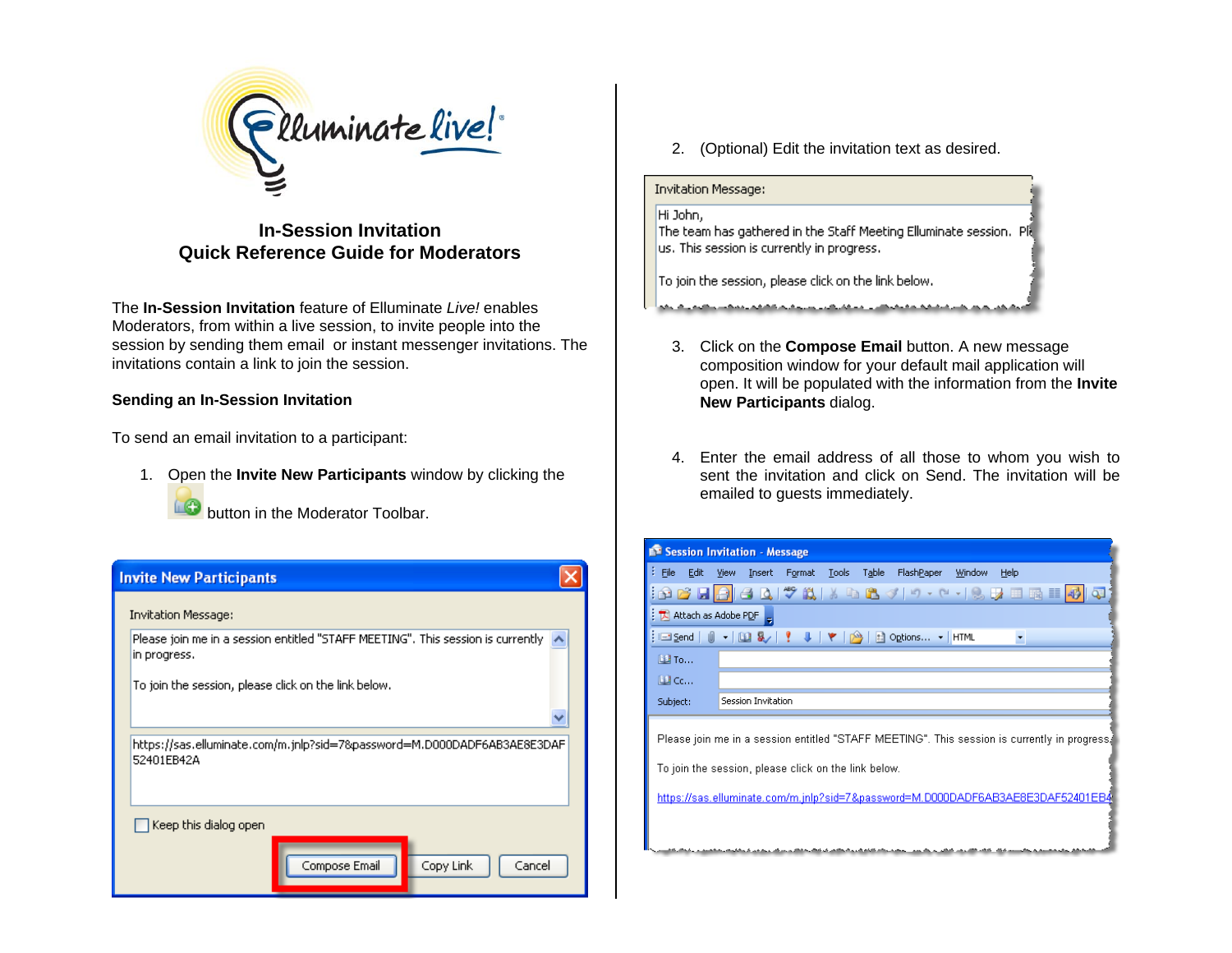#### **Copying the Session Link to an Application**

To copy the session link so you can paste it into another application (such as an instant messaging application), follow the steps below:

- 1. Open the **Invite New Participants** window by clicking on the In-Session Invite button.
- 2. Click on **Copy Link** button.
- 3. Open the other application such as Instant Messenger and paste the link. The recipient will be able to join your session. No username or password is required.

#### **Tips**

- If the Compose Email button does not open your email application, you may not have a mail application set as your default. If required, consult your system administrator for help setting a default email application.
- If your default mail application opens but the text is copied into the new message incorrectly, you have two courses of action:
	- 1. Try changing your Email Encoding Invitation Option under Preferences.
	- 2. Select Keep this dialog open in the Invite New Participants window, manually open your email application and copy and paste the text from the Invite New Participants dialog into a new message composition window in your email application.

**©** *2010 Elluminate Inc. All Rights Reserved. For more information visit www.elluminate.com*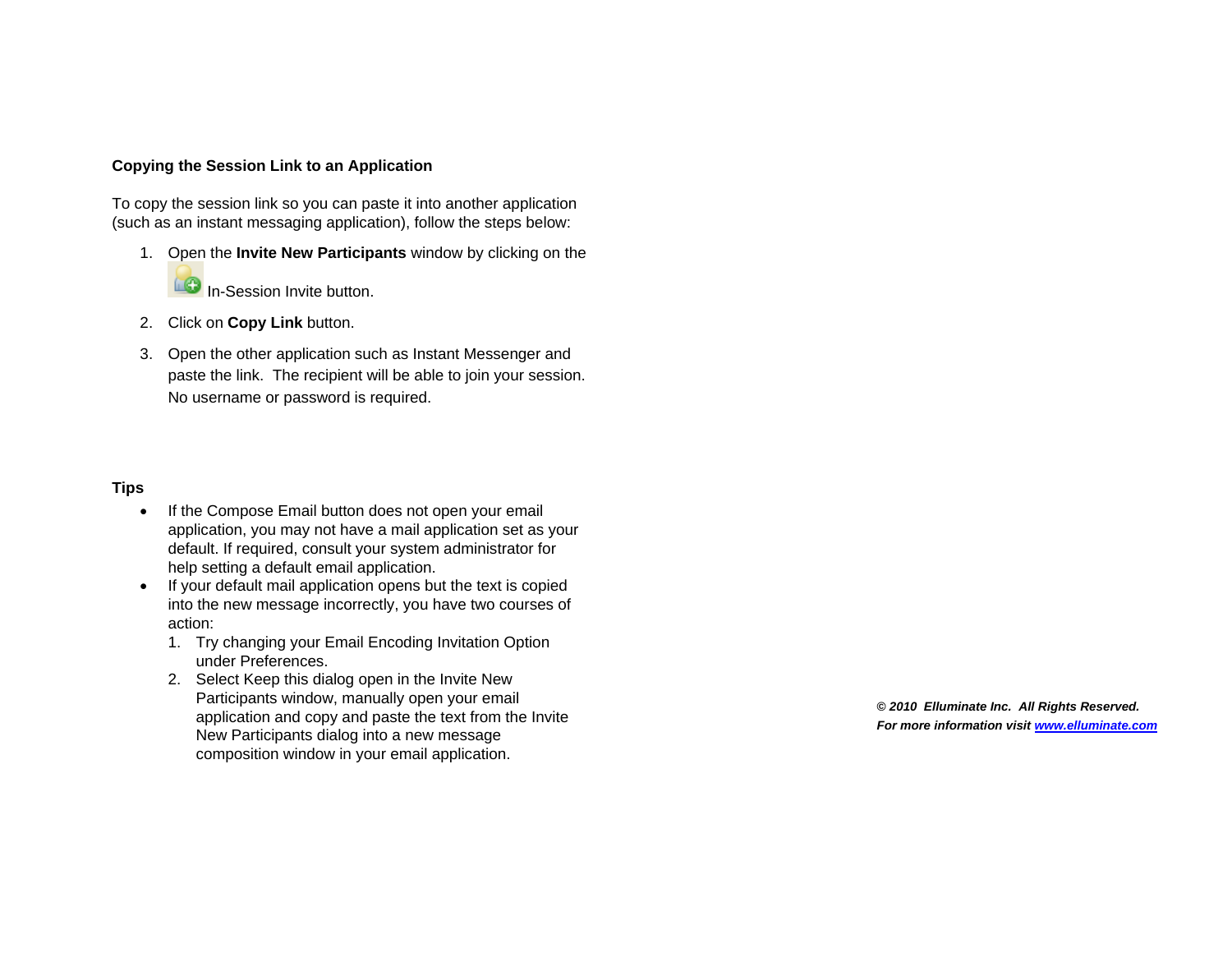

# **Presentation Mode Quick Reference Guide for Moderators**

As a Moderator, you can change the view of the Whiteboard or an Application Sharing window so it fills the entire Elluminate *Live!* window. This is called Presentation Mode. When you use Presentation Mode, everyone in the session automatically will have the same full-window view – until either they "opt out" or you end Presentation Mode and return the content to a normal view.

### **Displaying Whiteboard Content in Presentation Mode**

- 1. Open the Present Content dialog box by clicking the Content button.
- 2. Select Whiteboard. If you wish your own view of the Whiteboard to be in Presentation Mode, select **Present to Self**.



3. Click on the Present button.

4. To stop Presentation Mode, click the **the terminate button**.

#### **Presentation Mode View**



To return to the default view or to activate your audio without exiting the Presentation Mode view, click the Controller Tab, which will appear in the upper right hand portion of the window. It will expand to display two buttons.



Click the button to exit Presentation Mode and to "Return to nonpresented layout." The Participant can return to Presentation Mode by clicking the return button.



Click the **button to activate your microphone.**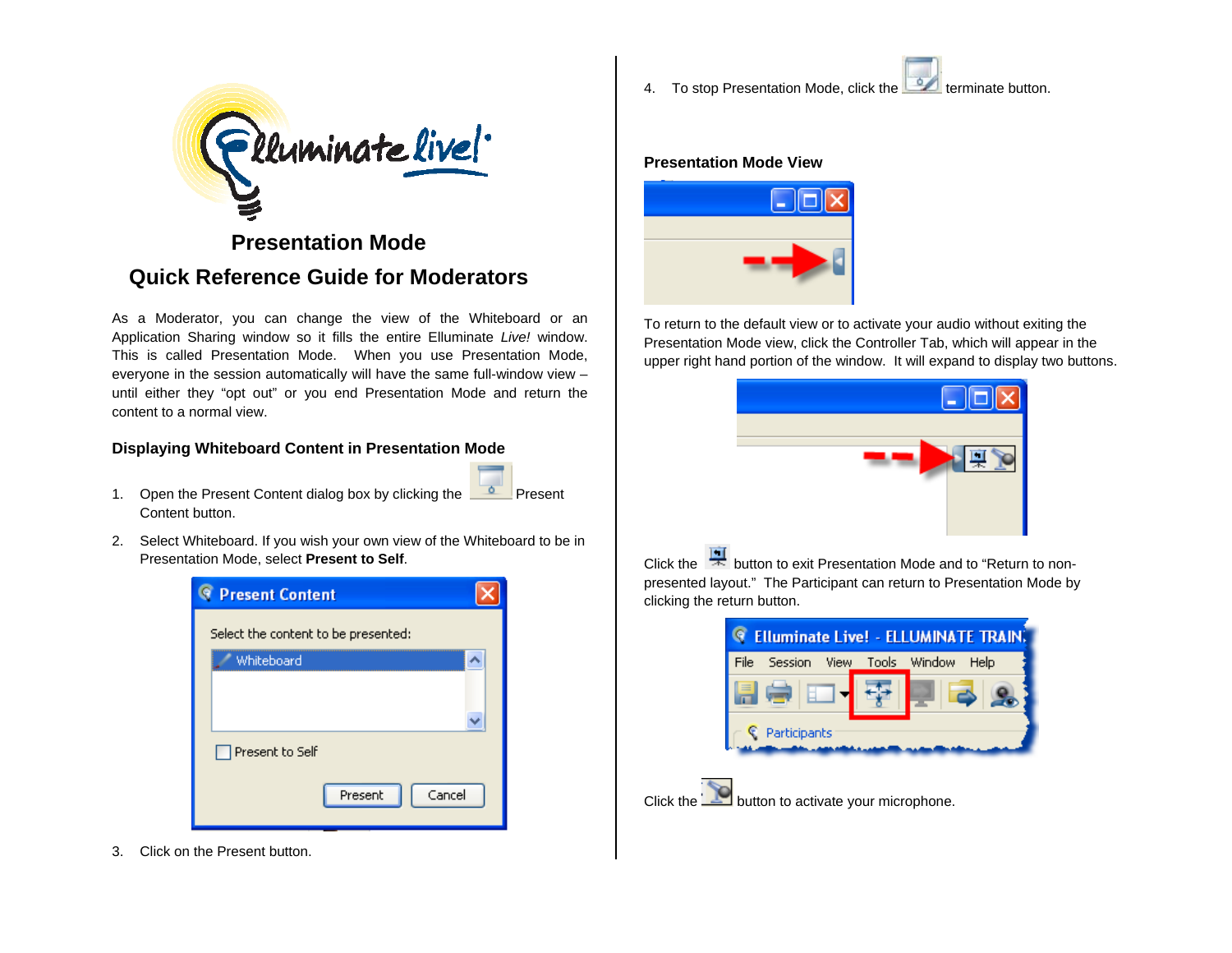#### **Moderator View**



If the Moderator does not select **Present to Self** and has their windows locked, the Whiteboard window will be surrounded by a yellow border containing text to indicate that it has been placed in Presentation Mode. There will also be an indicator in the bottom right-hand side of the Moderator's screen to confirm the Whiteboard is being show to Participants in Presentation Mode.

## Whiteboard - Main Room (Scaled 115%) - Currently Presented

The Moderator can switch to the presentation view at anytime by clicking the 零 button.

### **Displaying Application Sharing in Presentation Mode**

You can put your Application Sharing window into Presentation Mode either through the Present Content dialog box or through the Host Applications dialog box. Application Sharing will appear in the Present Content dialog box only if an Application Sharing session has already been started.

#### **Using the Present Content Dialog**

1. Share your application through the Application Sharing dialog box.

2. Open the Present Content dialog box by clicking the

Presentation Mode button .

- 3. Select Application Sharing.
- 4. Click on the Present button.



### **Using the Application Sharing Dialog**

- 1. Open the Application Sharing dialog box.
- 2. Select the application or region you wish to share.
- 3. Select the **Show in Presentation mode** option.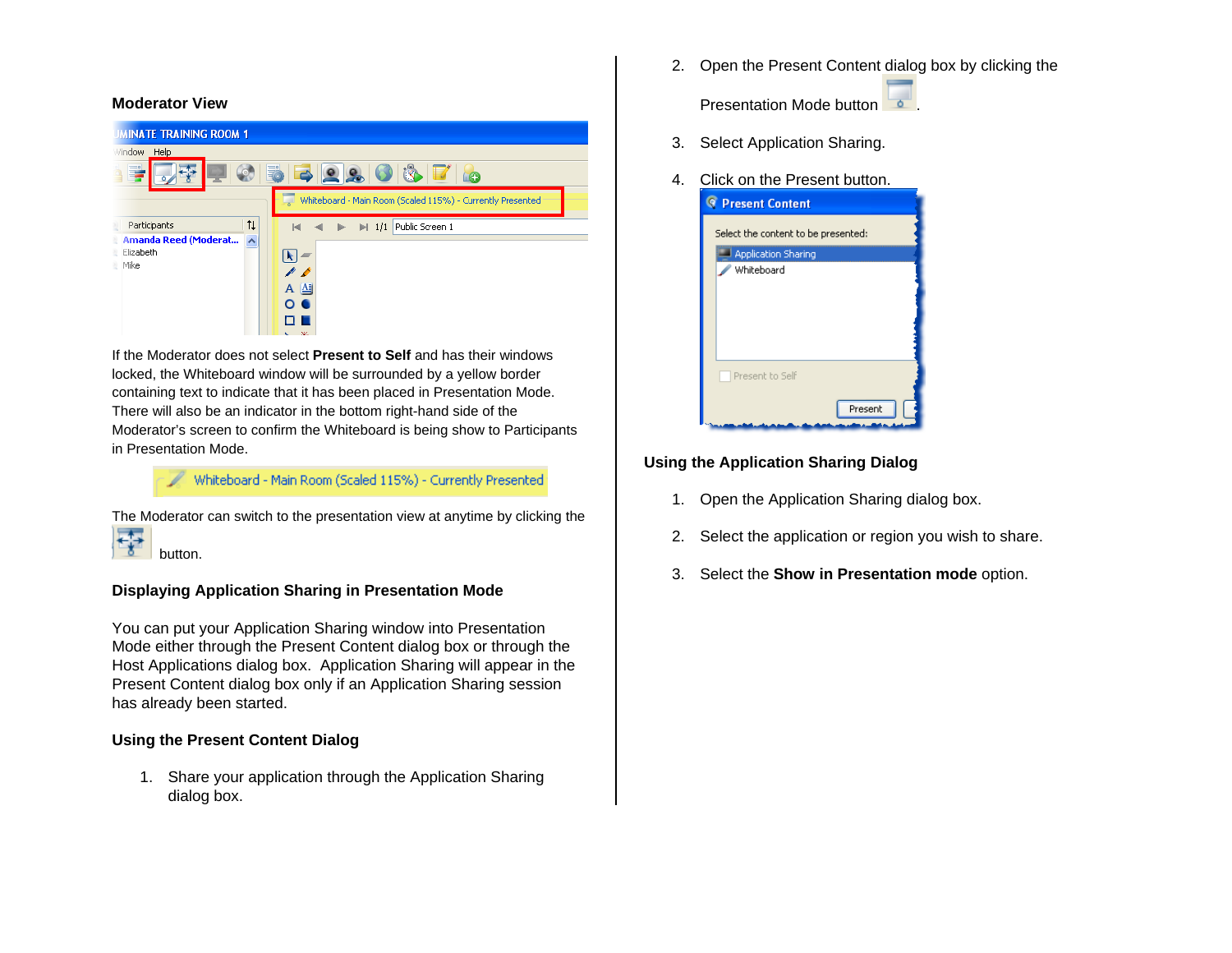| <b>Host Applications</b>                                                                                                           |  |
|------------------------------------------------------------------------------------------------------------------------------------|--|
| Share entire desktop                                                                                                               |  |
| <b>Applications</b><br>Region                                                                                                      |  |
| Windows Explorer (explorer.exe) 'QRG_V<br>Snagit Editor (snagiteditor.exe) 'Snagit Ed<br>Java (javaw.exe) 'Elluminate Live! - ELLU |  |
| W Microsoft Office Word (winword.exe) 'Ellu                                                                                        |  |
| Elluminate Live! (javaw.exe)<br>⊞ €                                                                                                |  |
| ><br>TITL                                                                                                                          |  |
| Expand All                                                                                                                         |  |
| $\vert\!\!\downarrow\!\!\vert$ Show in Presentation mode                                                                           |  |
| Cancel<br>Options<br>ΟK                                                                                                            |  |

- 4. Click on the OK button.
- 5. To stop Presentation Mode but to continue Application Sharing click the **button.** To stop Application Sharing click the button.

#### **Displaying Application Sharing Session in Presentation Mode**

Viewers of an application sharing session in Presentation Mode will see the controller in the top right corner of the Presentation Mode window.



To show the controller, click on the slider. The controller has buttons to let the viewer Talk, opt out of Presentation Mode, request remote control of the shared application and scale the window.



If you requested (and were granted) control of the application sharing session, a magenta halo will appear around the application.

| <b>Elluminate Live! - ELLUMINATE TRAINING ROOM 1</b>                                                                                                                                                                         |  |
|------------------------------------------------------------------------------------------------------------------------------------------------------------------------------------------------------------------------------|--|
| File<br>View Tools Window<br>Help<br>Session                                                                                                                                                                                 |  |
| Elluminate Live! Invitation.txt<br>Amanda Reed<br>Subject:<br>Elluminate Live! Invitation<br>Amanda Reed:<br>You are invited to attend the following Elluminate Live! session:<br>Name:<br><b>Elluminate Training Room 1</b> |  |

#### **Mini-Controller**

Participants can be moved in and out of Presentation Mode from the Mini-Controller by click the Presentation Mode button.



**©** *2010 Elluminate Inc. All Rights Reserved. For more information visit www.elluminate.com*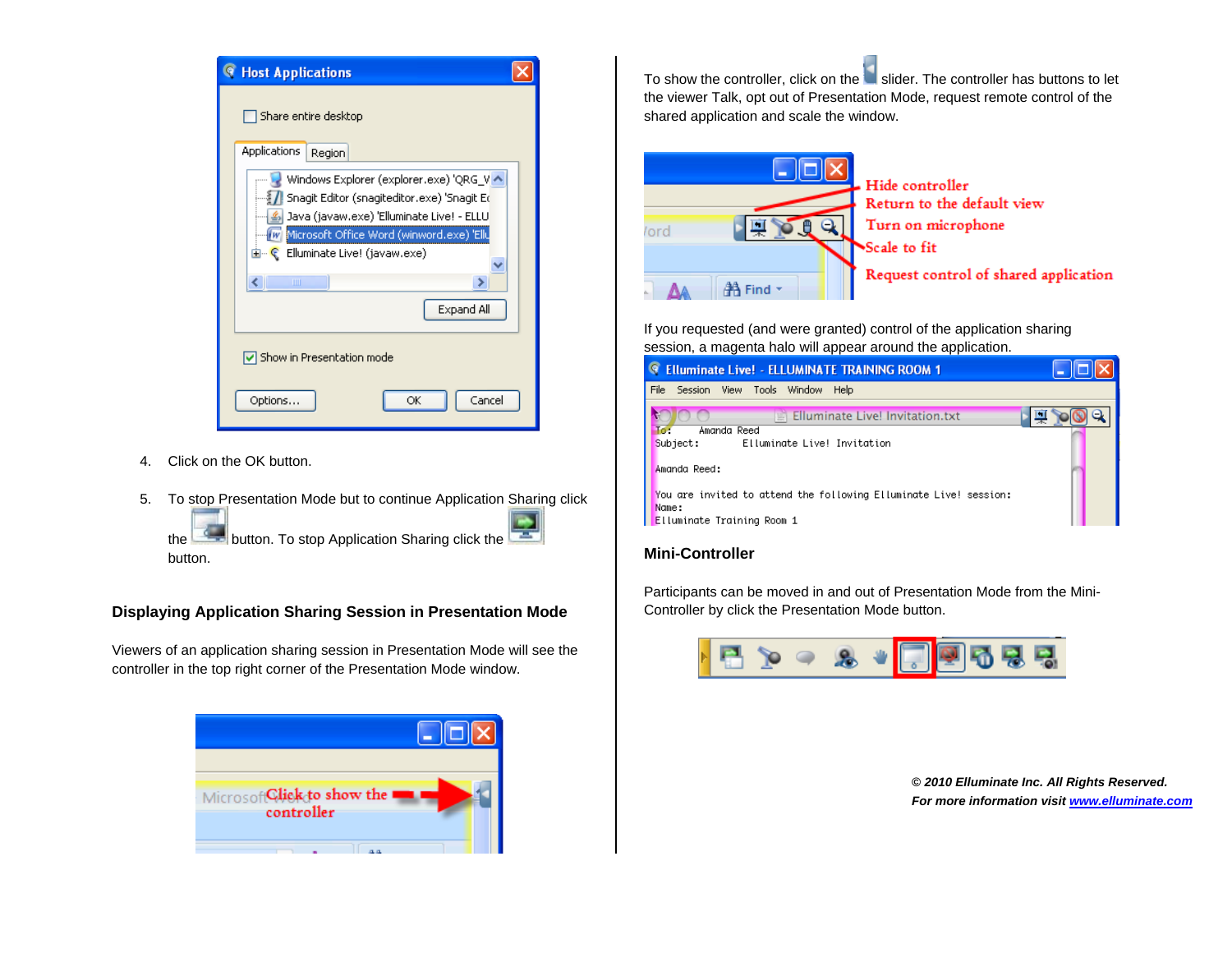

**Quick Reference Guide for Moderators** 

Moderators can import PowerPoint presentations (\*.ppt, \*pptx), and OpenOffice presentations as well as the following image file formats \*.bmp, \*.gif, \*.jpg, \*.jpeg, \*.png, \*.pict (Mac only) and \*.tif to the Whiteboard. Protected Whiteboard files (\*.wbp) and Whiteboard files (\*.wbd) can also be loaded to the Whiteboard.

Once imported, the presentation is available for all participants to see, and can be marked up using the Whiteboard drawing tools.

# **Loading a File**

To load your presentation, you must have Moderator status.

- 1. Click on the "Load Presentation" tool **in** in the Whiteboard window.
- 2. In the Select Screens dialog box, determine where you want to insert the file in relation to the Current Screen or Selected Screens. The file can also replace a screen or become a subtopic of a screen.

| <b>Select Screens</b>                                                                              |              |
|----------------------------------------------------------------------------------------------------|--------------|
| Screen Insertion Location<br>After selection C Before selection<br>C Replace Screen C As sub-topic |              |
| Select Screens<br>C Current Screen<br><b>C</b> Selected Screens                                    |              |
|                                                                                                    | Cancel<br>OK |

3. Click **OK**. The **Load File** dialog box appears.

| <b>Load File</b><br>G |                                                                       |                       |
|-----------------------|-----------------------------------------------------------------------|-----------------------|
| Look in:              | v<br>Day in the Life                                                  | 田屋                    |
|                       | supporting files                                                      | <b>Import Options</b> |
| My Recent             | DIL slides.pptx                                                       | Faster Import         |
| <b>Documents</b>      |                                                                       | <b>Better Quality</b> |
|                       |                                                                       | ◯ Best Quality        |
| Desktop               |                                                                       | Additional Options    |
|                       |                                                                       | Include Notes         |
| My Documents          | File name:<br>DIL slides.pptx                                         | Open                  |
|                       | Files of type:<br>PowerPoint Importer (*.ppt, *.pptx)<br>$\checkmark$ | Cancel                |

- 4. Navigate to the folder containing the file you want to load.
- 5. Select the file type you wish to load by scrolling through the **Files of type** drop-down menu. The options are
	- a. PowerPoint File (\*.ppt, \*.pptx)
	- b. Image Files
	- c. Protected Whiteboard Files (\*.wbp)
	- d. Whiteboard Files (\*.wbd)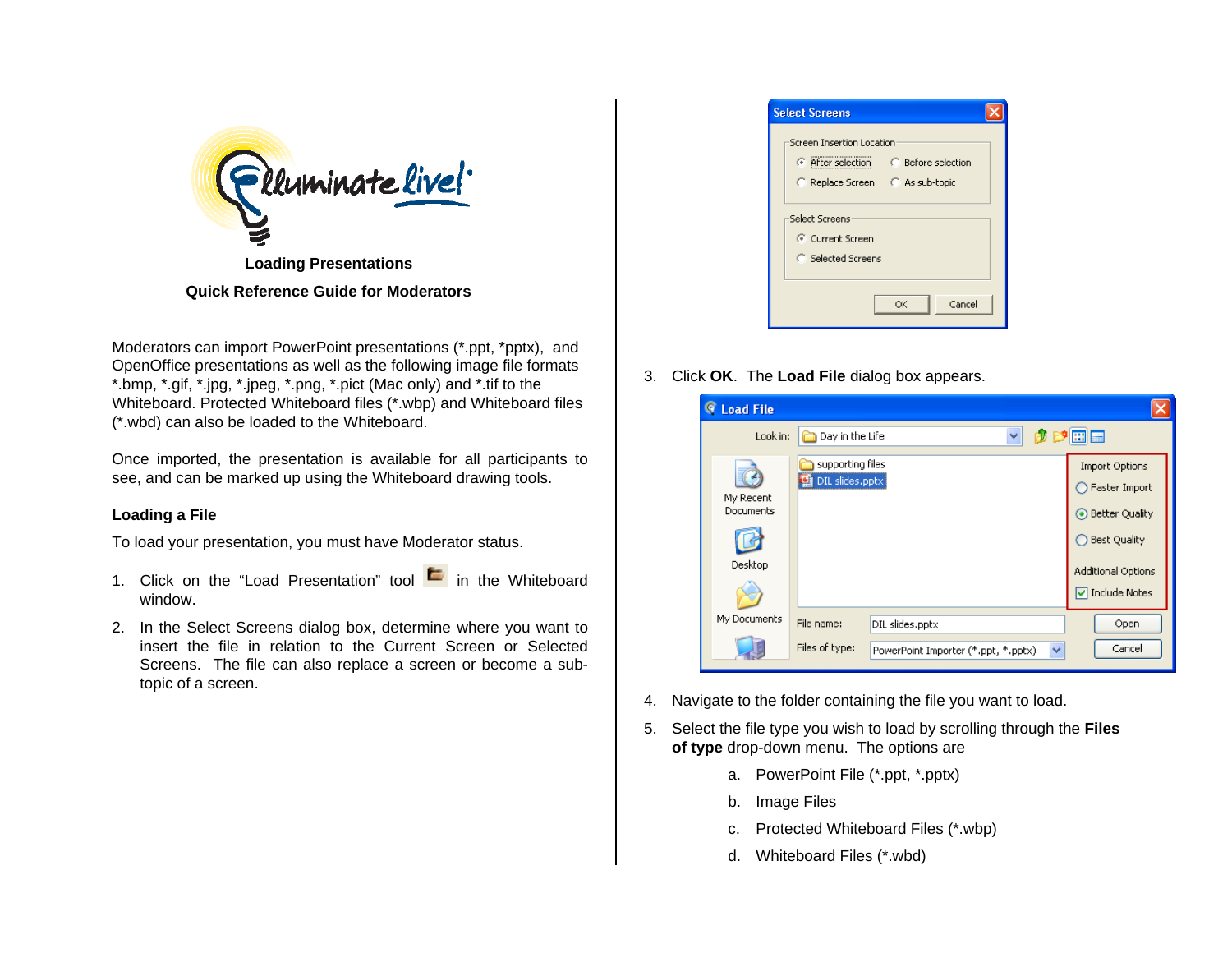- 6. Locate the file or image you want to import, and select it. The file name will appear in the **File name**: text box. Click **Open**.
- 7. Choose the Import Options Faster Import, Better Quality, or Best Quality. In most cases Better Quality is recommended.



- 8. Select **Include Notes** from the **Accessibility Options** to copy the PowerPoint Notes to the Elluminate *Live!* Notes window.
- 9. Select the import screen size from the **Specify Import Screen Size** window. The default is 1024 x 768. Click **OK**.

| <b>Q Specify Import Screen Size</b>                |
|----------------------------------------------------|
| Screen Size                                        |
| Monitor Resolution:<br>1024 x 768 (Default) $\vee$ |
| Height:<br>◯ Canvas Size: Width:<br>1214<br>1103   |
| Cancel<br>ОΚ                                       |

10. Each slide in the presentation is loaded onto a separate whiteboard screen as an image.

#### **Activity Indicators**

When you load a presentation, you may see red and orange activity indicators next to your name or a participant's name. These colored indicator lights represent if participants have received all of the content

• Red: A red light next to a participant's name indicates that he or she has not received the content on their current screen. This light disappears once the participant has received the screen content from the server.

 Orange: An orange light next to a participant's name indicates that he or she is still receiving the whiteboard screens from the server. This light disappears once the participant has received all of the whiteboard screens.

| Participants | ₩Yx 4 |  |  |  |
|--------------|-------|--|--|--|
| Amanda (Mo   |       |  |  |  |
| Ken (Modera  |       |  |  |  |
| Pedro M      |       |  |  |  |
| Shannon      |       |  |  |  |
| Sharri       |       |  |  |  |

The whiteboard activity indicators are dynamic and are updated and visible to all moderators throughout the session.

#### **Best Practices**

- When you are loading PowerPoint you have three Import Options to select from: Faster Import, Better Quality, and Best Quality. Best Quality is recommended since each PowerPoint slide is being converted into an image file.
- When loading a presentation, each slide is converted to a static image and loaded onto the whiteboard. If you would like to include any transitions or animations, use Application Sharing. In PowerPoint, go to Slide Show > Set Up Slide Show > Browsed by an individual (window)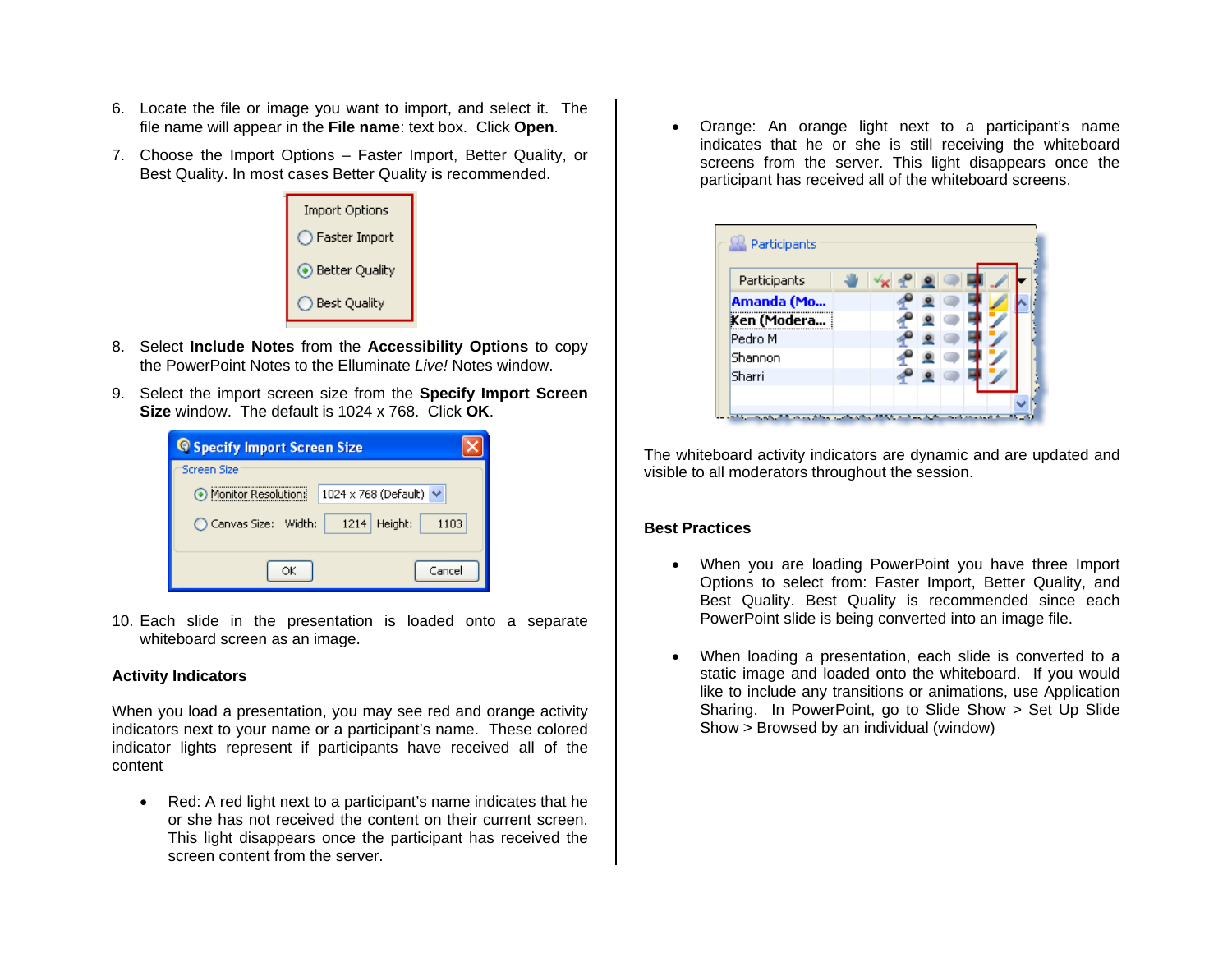

- Many users create content using other presentation software such as Keynote or Photoshop. Although you cannot import these presentations directly onto the Elluminate *Live!*  whiteboard, you can save the slides in the presentation as individual images and then load the images onto the Elluminate *Live!* whiteboard.
- When you load a presentation during your session, keep an eye on the indicator lights next to each participant's name so that you know if any are delayed in receiving whiteboard content. In particular, note the red indicator light as this means the user does not see the current slide. These indicator lights allow you to adjust the pace of your session accordingly.

**©** *2010 Elluminate Inc. All Rights Reserved. For more information visit www.elluminate.com*